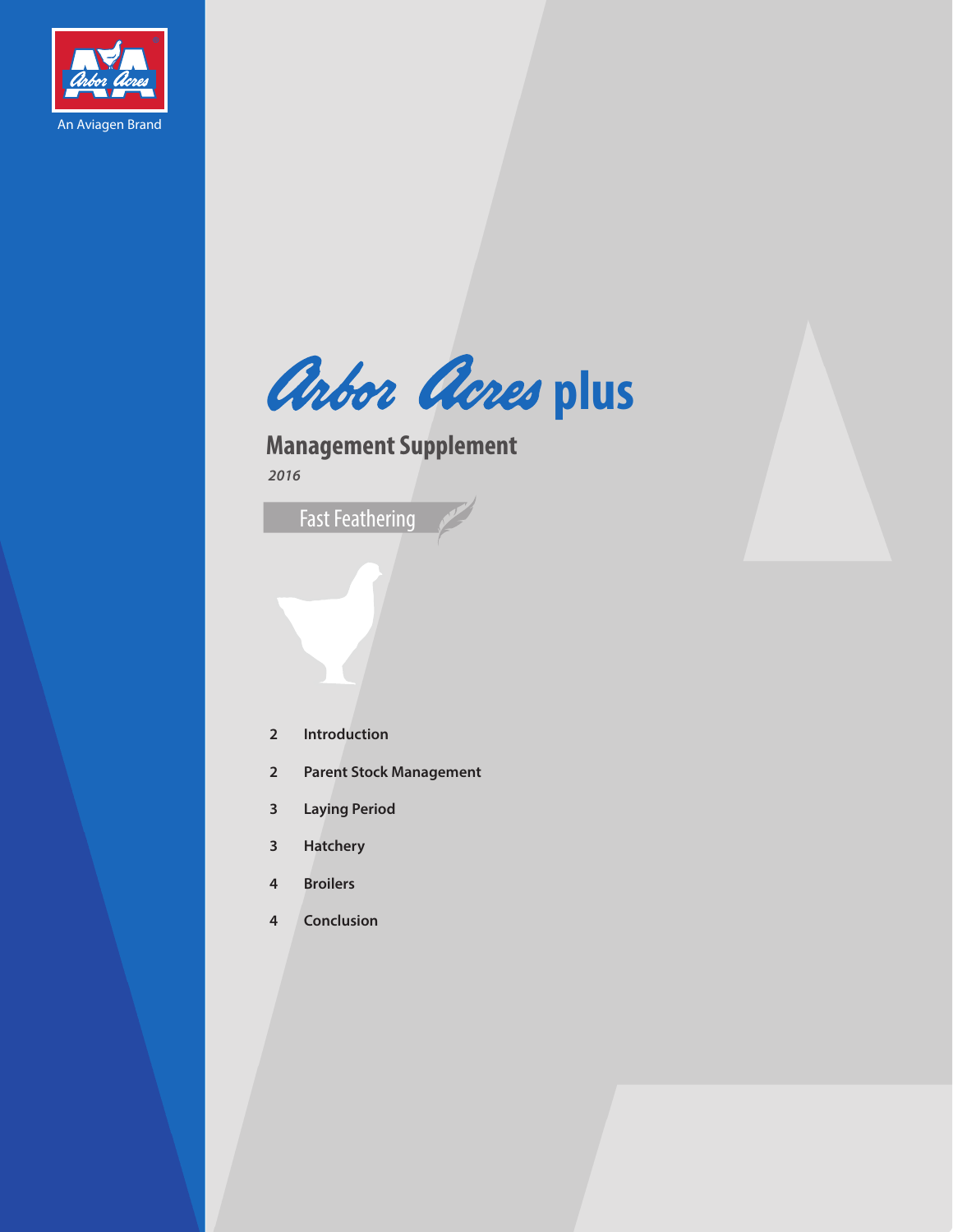# **Arbor Acres Plus** *Management Supplement*

## **Introduction**

The Arbor Acres® Plus is a fast-feathing Arbor Acres breeder that has been selected to have longer upper layer feathers (primaries) and shorter lower layer feathers (coverts) on the outer wing (**Figure 1**). This distinction means that parent stock chicks are feather sexable and their broiler progeny, although not feather sexable, will have males and females feathering at the same rate as each other. Smaller egg size, better hatchability, better shell quality, and potentially increased chicks per hen housed are other advantages of the Arbor Acres Plus.

**Figure 1:** Example of a fast-feathering chick with primary feathers longer than covert feathers.



The purpose of this supplement is to highlight specific areas where management advice may differ from that of the Arbor Acres Plus S, a slow-feathering breeder. It should be used in conjunction with, and as a supplement to, the Arbor Acres Parent Stock and Broiler Management Handbooks. The recommendations in this document cover parent stock, hatchery, and broiler management.

The information presented is based on data from internal trials, field studies, practical knowledge, experience and expertise of Aviagen® Service Teams from around the world.

# **Parent Stock Management**

Basic management of Arbor Acres Plus parent stock is the same as that of Arbor Acres Plus S parent stock. Further general information on how to manage the Arbor Acres Plus breeder can be found in the Arbor Acres Parent Stock Management Handbook.

## **Brooding**

Good brooding practices are essential to giving chicks a good start. Arbor Acres Plus chicks may be slightly smaller in size than Arbor Acres Plus S chicks and therefore a slightly higher temperature  $(+1-2^{\circ}C/2-4^{\circ}F)$  during the brooding period may be required. However, chick behavior should be monitored at all times and environmental conditions adjusted accordingly in response to the behavior seen.

## **Body-Weight Profiles**

As the birds grow, it is necessary for them to follow the correct body-weight profile so that they can grow and develop in such a way that optimizes reproductive performance in lay.

The current advice is that the Arbor Acres Plus should be reared to the same body-weight profile as the Arbor Acres Plus S. Routine weighing should be used to closely monitor body weight throughout the life of the flock to ensure birds remain on target and to help managers recognize and respond to deviations in body weight promptly.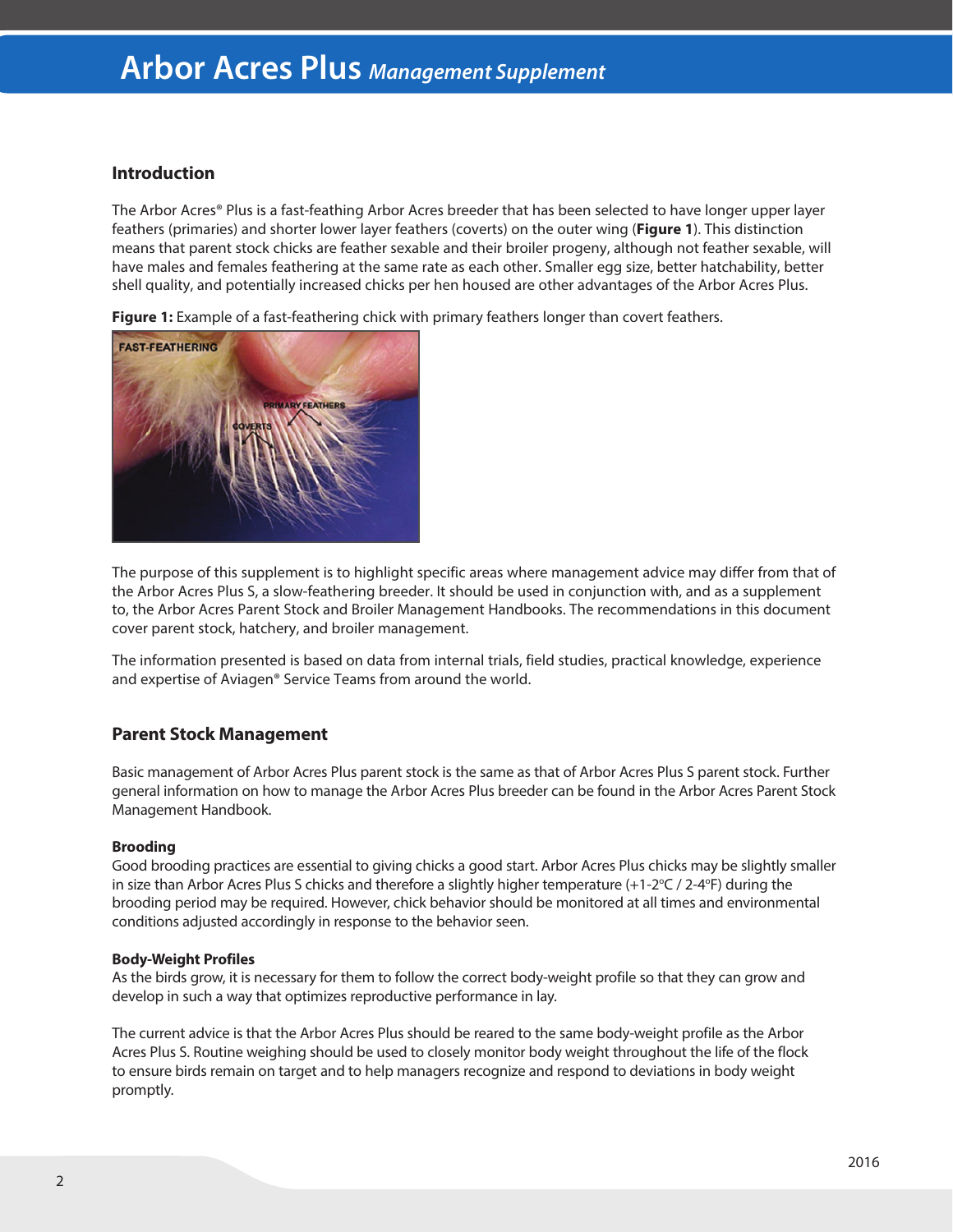## **Managing Small Egg Production**

The Arbor Acres Plus may have a slightly smaller egg size and, dependent upon the local nutrition and environmental influences, there are different management strategies than can be adopted to manage egg size.

In some regions, providing a small increase in body weight (no more than 75 g [0.17 lb] above target) coming into lay has been found to be beneficial in reducing the number of small eggs at onset of production. Such a management strategy needs to be carefully monitored to avoid birds becoming heavy at onset of lay.

Because of the potential for smaller eggs, there may be some benefit in delaying light stimulation of the Arbor Acres Plus by 7 days to reduce the number of small eggs at the onset of production. If such a management strategy is adopted, feeding into lay must be modified to account for this.

## **Lighting Programs**

The basic principles for lighting of the Arbor Acres Plus are the same as those of the Arbor Acres Plus S. The recommendations for lighting programs can be found in the Arbor Acres Parent Stock Management Handbook.

# **Laying Period**

## **Feeding into Production**

If delaying light stimulation to reduce smaller egg size, feeding into lay will be 7-10 days later with the Arbor Acres Plus when compared to the Arbor Acres Plus S. Where differing management strategies are employed, feeding into lay should also be changed appropriately.

#### **Production and Hatchability**

The Arbor Acres Plus has approximately a 1% advantage in hatchability over the Arbor Acres Plus S.

## **Hatchery**

Arbor Acres Plus chicks will require the same amount of hatch time as Arbor Acres Plus S chicks. However, eggs will lose less moisture during incubation and humidity levels need to be reduced slightly to ensure a good hatch. Egg weight loss should be monitored closely to be sure that humidity levels are correct. For more information, see *Hatchery How To #1 – How To Measure Water Loss*.

As with the Arbor Acres Plus S, chick yield at take-off should be around 67% for the Arbor Acres Plus. Chicks that are left too long in the incubator can become dehydrated and be difficult to start when placed on the farm. To calculate chick yield at take-off, the following formula from *Hatchery How To #2 – How to Measure Chick Yield* can be applied:

> **Average Chick Weight Average Egg Weight at Set x 100**